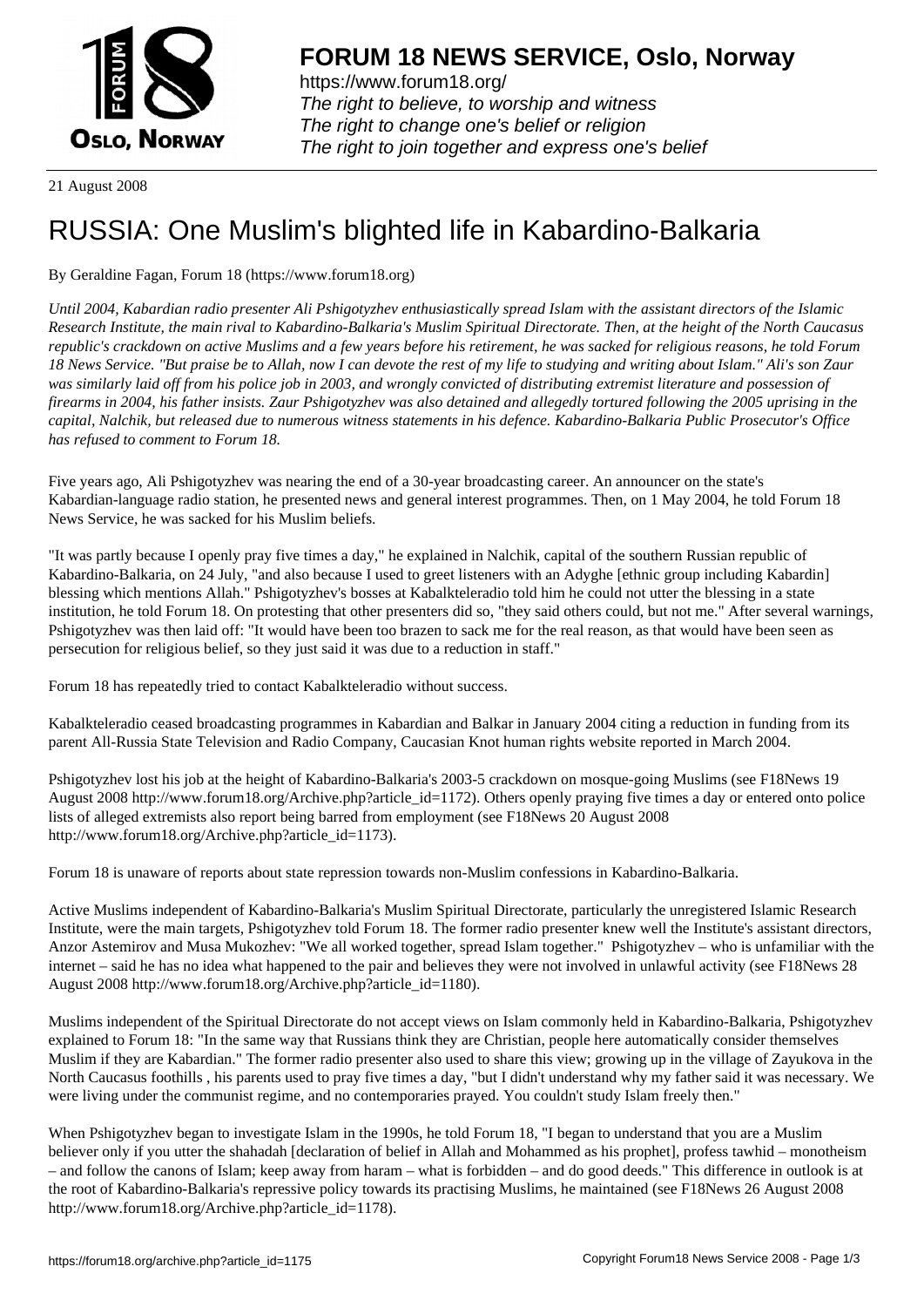Ali Pshigotyzhev remains optimistic despite his tribulations. "Alhamdulillah [Arabic: Praise be to Allah], I am glad I was sacked," he remarked to Forum 18. "Now I can devote the rest of my life to studying and writing about Islam."

Pshigotyzhev's son also encountered employment problems due to his active faith. Zaur Pshigotyzhev was sacked from his police job in 2003 after rejecting an order to arrest a person he knew was innocent in place of a known criminal, his father explained to Forum 18: "I brought him up to be honest, just as my parents did me. But what job can you go to if you pray five times a day, if you're a Muslim?" So his son became a taxi driver.

Later in 2003 – in the first such case in Kabardino-Balkaria - Zaur Pshigotyzhev was charged with inciting religious hatred for distributing several copies of "Through the Prism of Islam" by an apparently local author, Abu Al-Khadi ibn Ali. While there is "nothing bad or terrorist" in this book, Ali Pshigotyzhev insisted to Forum 18, it does contain "very concrete criticism" of then Kabardino-Balkaria president Valeri Kokov. Unable to establish Zaur as the author, Nalchik City Court on 15 January 2004 handed him a one-year suspended sentence for circulating three copies of the work, including to his father. "No one at the trial testified that he passed a copy to me," Ali Pshigotyzhev noted to Forum 18, "but that was still in the verdict." "Through the Prism of Islam" was among additions to Russia's Federal List of Extremist Materials announced on 24 October 2007.

Some commentators, including Russia's Human Rights Ombudsman Vladimir Lukin, Council of Muftis chairman Ravil Gainutdin and Moscow-based Islam specialist Aleksei Malashenko, have expressed profound concern over the inclusion of a number of Islamic texts onto the Federal List of Extremist Materials (see most recently F18News 17 July 2008 http://www.forum18.org/Archive.php?article\_id=1160).

Russia's application of religious extremism charges continues to widen. On 25 June 2008 a Moscow district public prosecutor issued an extremism warning to local Baptist pastor Petr Sautov without specifying its grounds for doing so, the Moscow-based Slavic Centre for Law and Justice reported. Other recent targets have included Jehovah's Witnesses, traditional Mari pagans and Tatar-Turkish schools (see F18News 29 May 2008 http://www.forum18.org/Archive.php?article\_id=1136).

On 18 October 2004, Zaur Pshigotyzhev was again detained after police found a machine gun magazine and 20 bullets in his car, which his father insisted to Forum 18 were planted. He subsequently received a further one-year suspended sentence.

Other local Muslims have also maintained to Forum 18 that confiscated weaponry and allegedly extremist literature were planted by police. State representatives have countered these claims (see F18News 19 August 2008 http://www.forum18.org/Archive.php?article\_id=1172).

Boris Pashtov, head of the Kabardino-Balkaria parliament's recently formed Committee for Youth Affairs and Social Organisations whose brief includes religious affairs – is unfamiliar with Zaur Pshigotyzhev's case, he told Forum 18 on 25 July.

A spokesperson at Kabardino-Balkaria Public Prosecutor's Office refused to tell Forum 18 on 18 August whether it has a case open in relation to Zaur Pshigotyzhev.

When some 200 militants began to target state security departments in Nalchik on 13 October 2005, Zaur Pshigotyzhev was driving his taxi as usual, his father told Forum 18 (see F18News 18 August 2008 http://www.forum18.org/Archive.php?article\_id=1171). When he went missing soon afterwards, however, his family searched the city's police stations, hospitals and morgues. On 20 October a lawyer found Zaur at Kabardino-Balkaria's organised crime police department, where he had been beaten and tortured for several days following his 15 October arrest, according to Ali Pshigotyzhev.

Some other relatives of detainees also claim they were not involved in the Nalchik uprising but were arrested and tortured as a result of their active Muslim faith. State representatives have denied these claims to Forum 18 (see F18News 18 August 2008 http://www.forum18.org/Archive.php?article\_id=1171).

Zaur Pshigotyzhev was released in late November 2005 after 18 witness statements concurred with his alibi, his father told Forum 18. On 12 January 2006, however, Zaur's empty car was found near a forest road outside Nalchik. Nothing had been stolen and there was no blood or other signs of a struggle, Ali Pshigotyzhev told Forum 18. "He just disappeared. We still don't know whether he's alive or dead." (END)

For a personal commentary by Irina Budkina, editor of the http://www.samstar.ru Old Believer website, about continuing denial of equality to Russia's religious minorities, see F18News 26 May 2005 http://www.forum18.org/Archive.php?article\_id=570.

For more background see Forum 18's Russia religious freedom survey at http://www.forum18.org/Archive.php?article\_id=947.

Reports on freedom of thought, conscience and belief in Russia can be found at http://www.forum18.org/Archive.php?query=&religion=all&country=10.